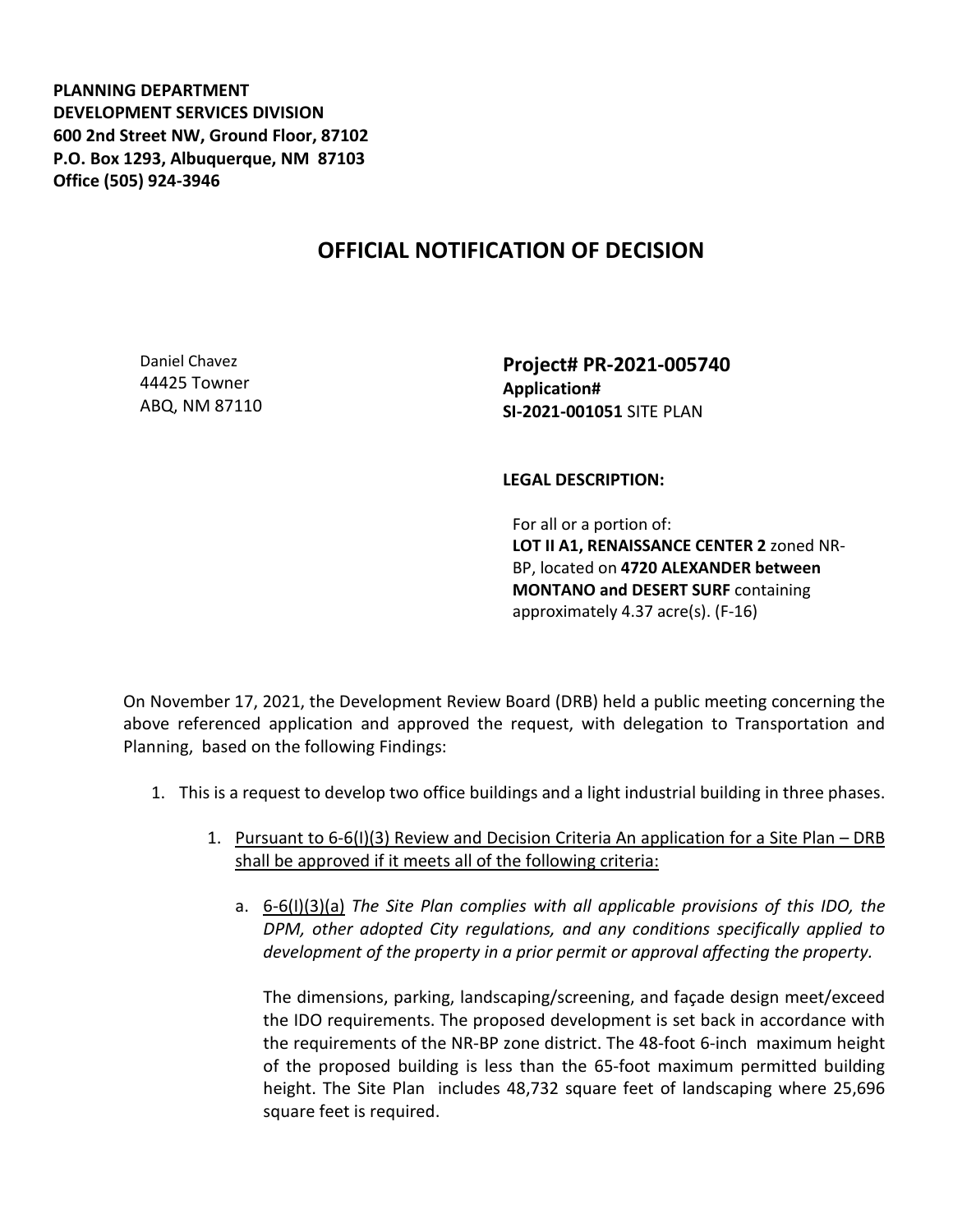*b.* 6-6(I)(3)(b) *The City's existing infrastructure and public improvements, including but not limited to its street, trail, drainage, and sidewalk systems, have adequate capacity to serve the proposed development, and any burdens on those systems have been mitigated to the extent practicable.* 

The site has access to a full range of urban services including utilities, roads and emergency services. A Traffic Study was not required for this request.

*c.* 6-6(I)(3)(c) *If the subject property is within an approved Master Development Plan, the Site Plan shall meet any relevant standards in the Master Development Plan in addition to any standards applicable in the zone district the subject property is in.*

The site is within the Renaissance Master Plan. The development is consistent with the plan requirements.

2. The applicant provided notice as required by 6-1-1 of the IDO.

## **Conditions:**

- 1. This Site Plan is valid 7 years from DRB approval (11/17/2021). An extension may be requested prior to the expiration date.
- 2. Final sign off is delegated to Transportation for adjustment of on-street parking based on clear site distance.
- 3. Final sign off is delegated to Planning for a note indicating that any increase or change in use will require an amendment to the site plan order to change from storage use to auditorium use, to provide updated shared parking agreements, for the application number to be added to the amendment, and for final sign off.
- 4. The applicant will obtain final sign off from Transportation and Planning by January 6, 2021 or the case may be scheduled for the next DRB hearing and could be denied her the DRB Rules of Procedure.

APPEAL: If you wish to appeal this decision, you must do so within 15 days of the DRB's decision or by **DECEMBER 2, 2021.** The date of the DRB's decision is not included in the 15-day period for filing an appeal, and if the 15<sup>th</sup> day falls on a Saturday, Sunday or Holiday, the next working day is considered as the deadline for filing the appeal.

For more information regarding the appeal process, please refer to Section 14-16-6-4(U) of the Integrated Development Ordinance (IDO). Appeals should be submitted via email to [PLNDRS@CABQ.GOV](mailto:PLNDRS@CABQ.GOV) (if files are less than 9MB in size). For files larger than 9 MB in size, please send an email to **PLNDRS@cabq.gov** and request that staff send you a link via Smartfile to upload the files to. A Non-Refundable filing fee will be calculated and you will receive instructions about paying the fee online.